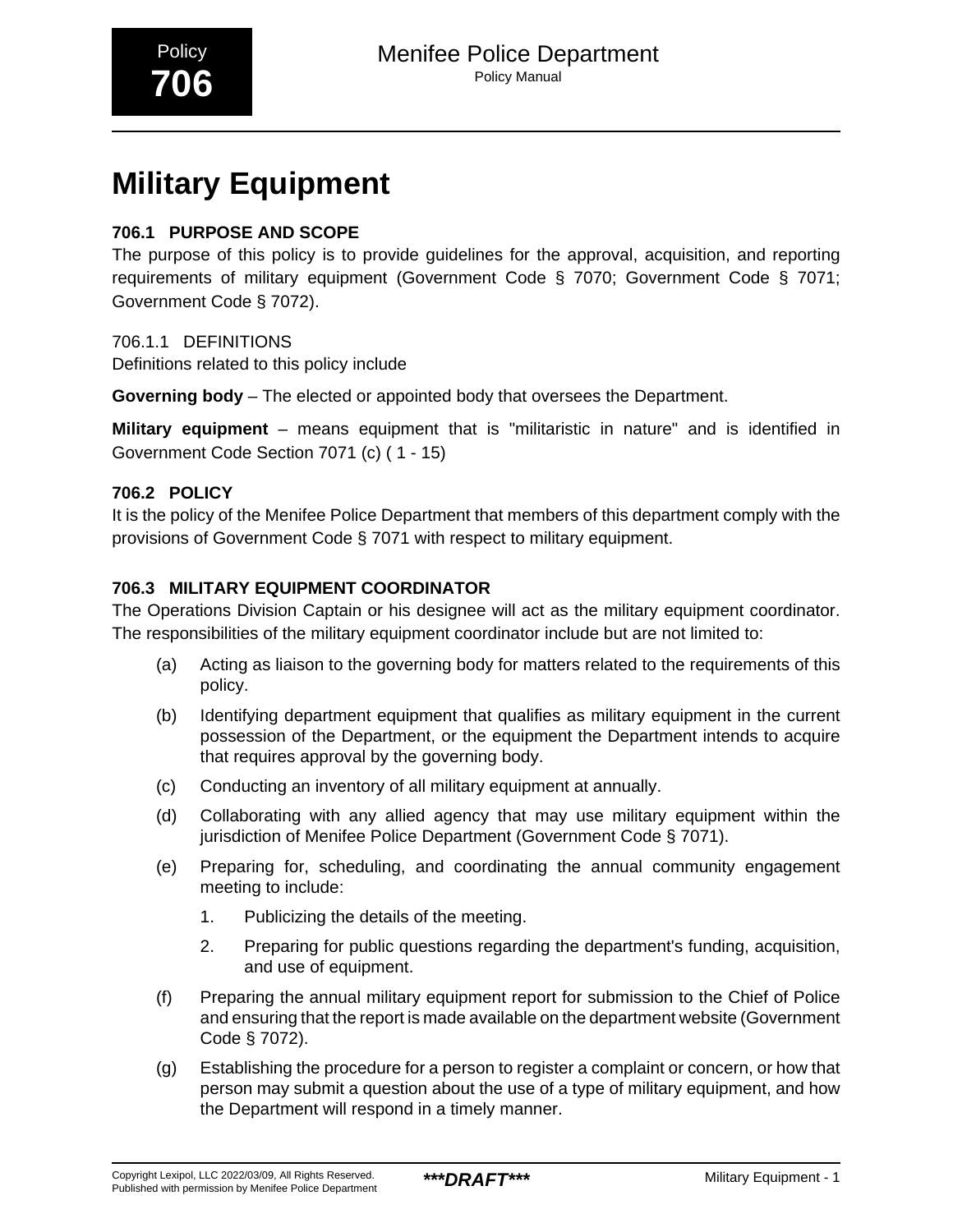Policy Manual

#### **706.4 MILITARY EQUIPMENT INVENTORY**

The following constitutes a list of qualifying equipment for the Department:

See attachment: AB481 Military Equipment List.pdf

#### **706.5 APPROVAL**

The Chief of Police or the authorized designee shall obtain approval from the governing body by way of an ordinance adopting the military equipment policy. As part of the approval process, the Chief of Police or the authorized designee shall ensure the proposed military equipment policy is submitted to the governing body and is available on the department website at least 30 days prior to any public hearing concerning the military equipment at issue (Government Code § 7071). The military equipment policy must be approved by the governing body prior to engaging in any of the prohibitions outlined in Government Code § 7071:

#### **706.6 COORDINATION WITH OTHER JURISDICTIONS**

The Menifee Police Department provides law enforcement services to the City of Menifee as well as providing mutual aid county wide.

Through the Association Riverside County Chiefs of Police and Sheriff's (ARCCOPS) mutual aid agreement, all cities within Riverside County have agreed to accept the use of each law enforcement agencies Military Equipment policy related to any enforcement action throughout Riverside County.

The Menifee Police Department also works in conjunction with the Murrieta and Hemet Police Departments to provide Special Weapons and Tactics services (S.W.A.T.) to the city of Menifee. This is done under the guidance of an approved and consolidated Memorandum of Understanding between the three cities.

#### **706.7 USE IN EXIGENT CIRCUMSTANCES**

In exigent circumstances and with the approval of the Chief of Police or his/her designee, the Police Department may acquire, borrow and/or use Military Equipment, from a neighboring law enforcement entity, that is not included in the Military Equipment Use Policy.

If the Police Department acquires, borrows, and/or uses Military Equipment in exigent circumstances, in accordance with this section, it must take all of the following actions:

- Provide written notice of that acquisition or use to the City Council within 30 days following the commencement of such Exigent Circumstance, unless such information is confidential or privileged under local, state or federal law.
- If it is anticipated that the use will continue beyond the Exigent Circumstance, submit a proposed amended Military Equipment Use Policy to the City Council within 90 days following the borrowing, acquisition and/or use, and receive approval, as applicable, from the City Council.
- Include the Military Equipment in the Police Department's next annual Military Equipment Report.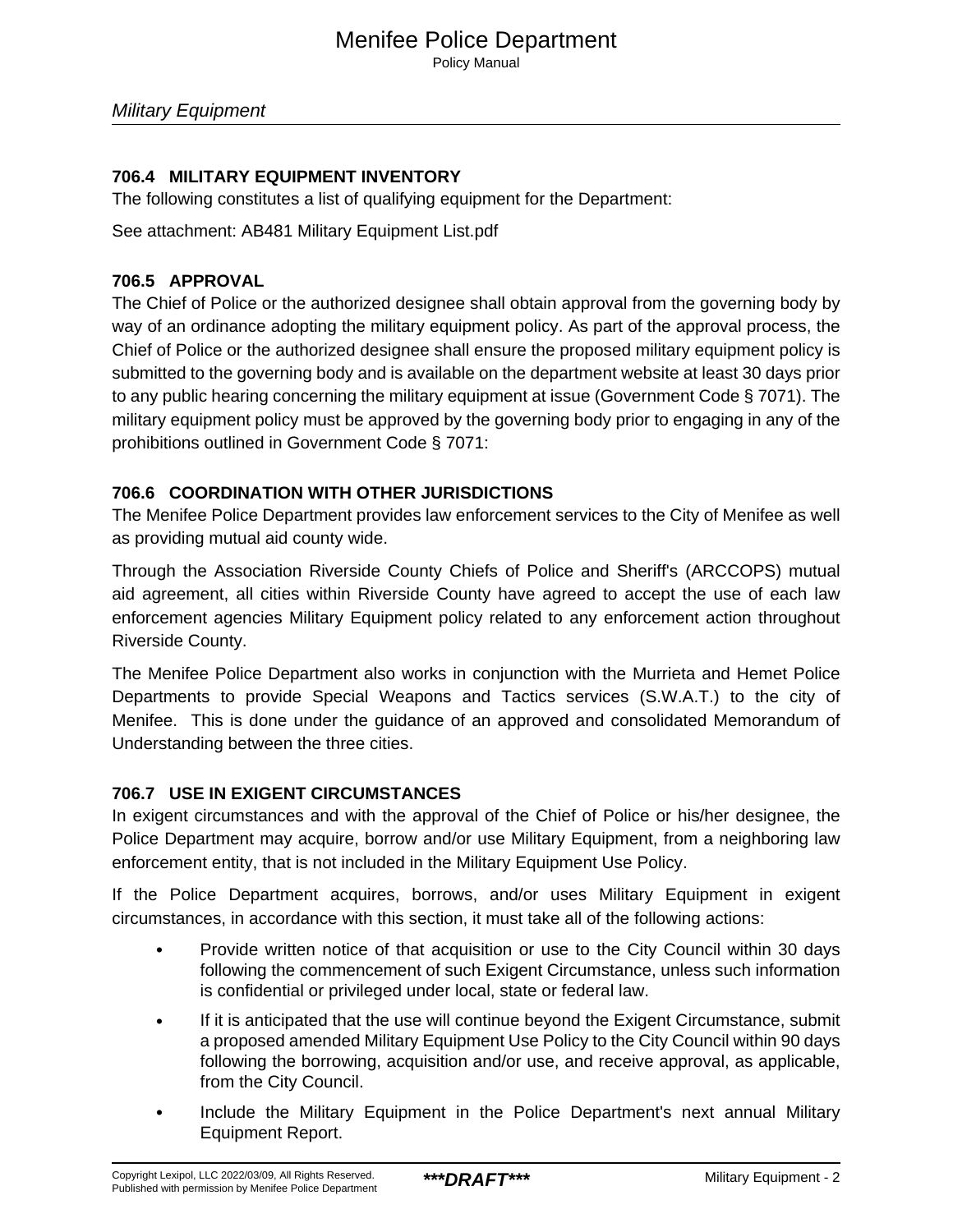#### **706.8 ANNUAL REPORT**

Upon approval of a military equipment policy, the Chief of Police or the authorized designee should submit a military equipment report to the governing body for each type of military equipment approved within one year of approval, and annually thereafter for as long as the military equipment is available for use (Government Code § 7072).

The Chief of Police or the authorized designee should also make each annual military equipment report publicly available on the department website for as long as the military equipment is available for use. The report shall include all information required by Government Code § 7072 for the preceding calendar year for each type of military equipment in department inventory.

#### **706.9 COMMUNITY ENGAGEMENT**

Within 30 days of submitting and publicly releasing the annual report, the Department shall hold at least one well-publicized and conveniently located community engagement meeting, at which the Department should discuss the report and respond to public questions regarding the funding, acquisition, or use of military equipment.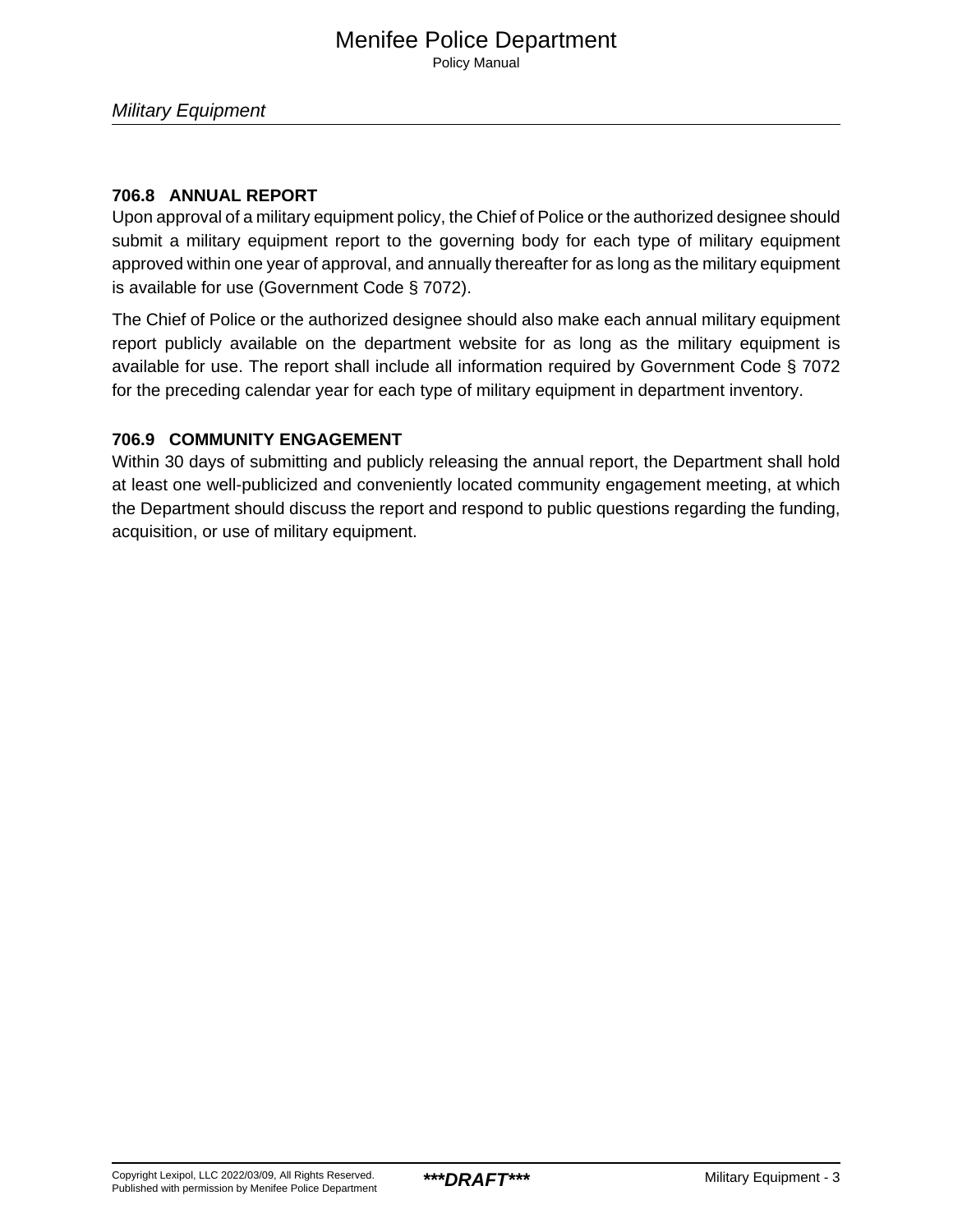# **Policy 706: AB481 Military Equipment List**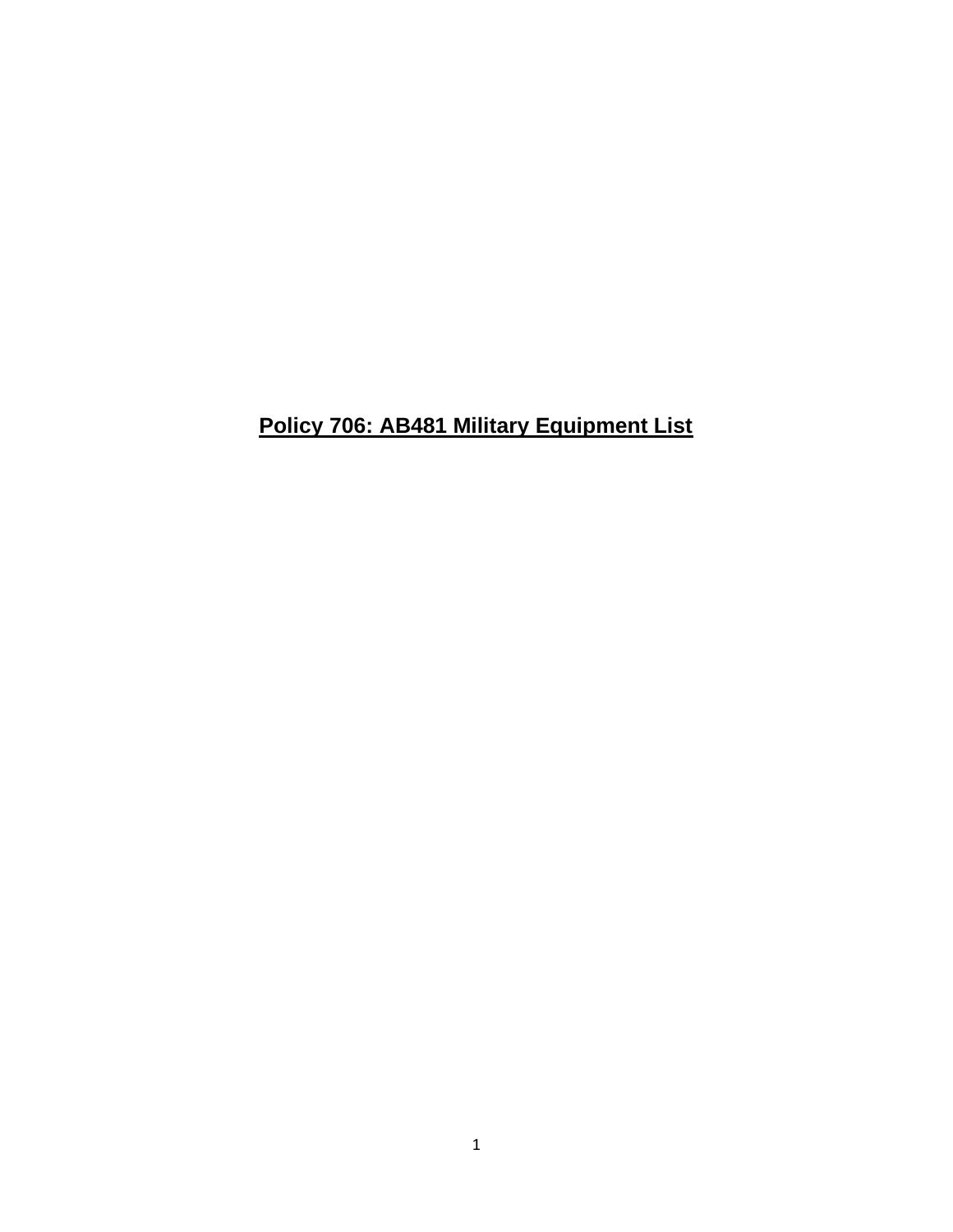# **Section One: Menifee Police Department Specialized Equipment Inventory**

#### **1. Unmanned Aircraft Systems (UAS/Drones)- CA Gov't Code §7070(c)(1)**

**Quantity Owned/Sought:** Mavic 2 Enterprise, 4 owned

**Lifespan:** Approximately 5 years

#### **Purpose/Capabilities/Description:**

- o Search and locate reported missing children or at-risk adults
- o Search and rescue operations to locate lost or injured hikers
- o A law enforcement specific application involving Aerial drones are used for open terrain or large field searches as a force-multiplier to assist in high-risk apprehensions of armed or violent suspects. Aerial drones can be used as an interior search tool to locate suspects barricaded inside a residence or commercial structure.
- o Unmanned robotics have numerous applications and are used instead of personnel in high-risk environments to increase safety for law enforcement
- o Gain visual/audio data and remotely clear buildings and structure

**Fiscal Impacts:** The initial costs of equipment, licensing, software and training was approximately \$40,000. Ongoing cost associated with remotely piloted aircraft/ground vehicles and maintenance is estimated to be approximately \$5,000 per year.

**Legal/Procedural Rules Governing Use:** Any use of a UAS will be in strict accordance with constitutional and privacy rights and Federal Aviation Administration (FAA) regulations. The use of the UAS potentially involves privacy considerations. Absent a warrant or exigent circumstances, operators and observers shall adhere to FAA altitude regulations and shall not intentionally record or transmit images of any location where a person would have a reasonable expectation of privacy (e.g., residence, yard, enclosure). Operators and observers shall take reasonable precautions to avoid inadvertently recording or transmitting images of areas where there is a reasonable expectation of privacy. Reasonable precautions can include, for example, deactivating or turning imaging devices away from such areas or persons during UAS operations.

**Training Required:** Prior to piloting any UAS/Drone staff members must secure an FAA Remote Pilot License and complete all training required by our FAA COA.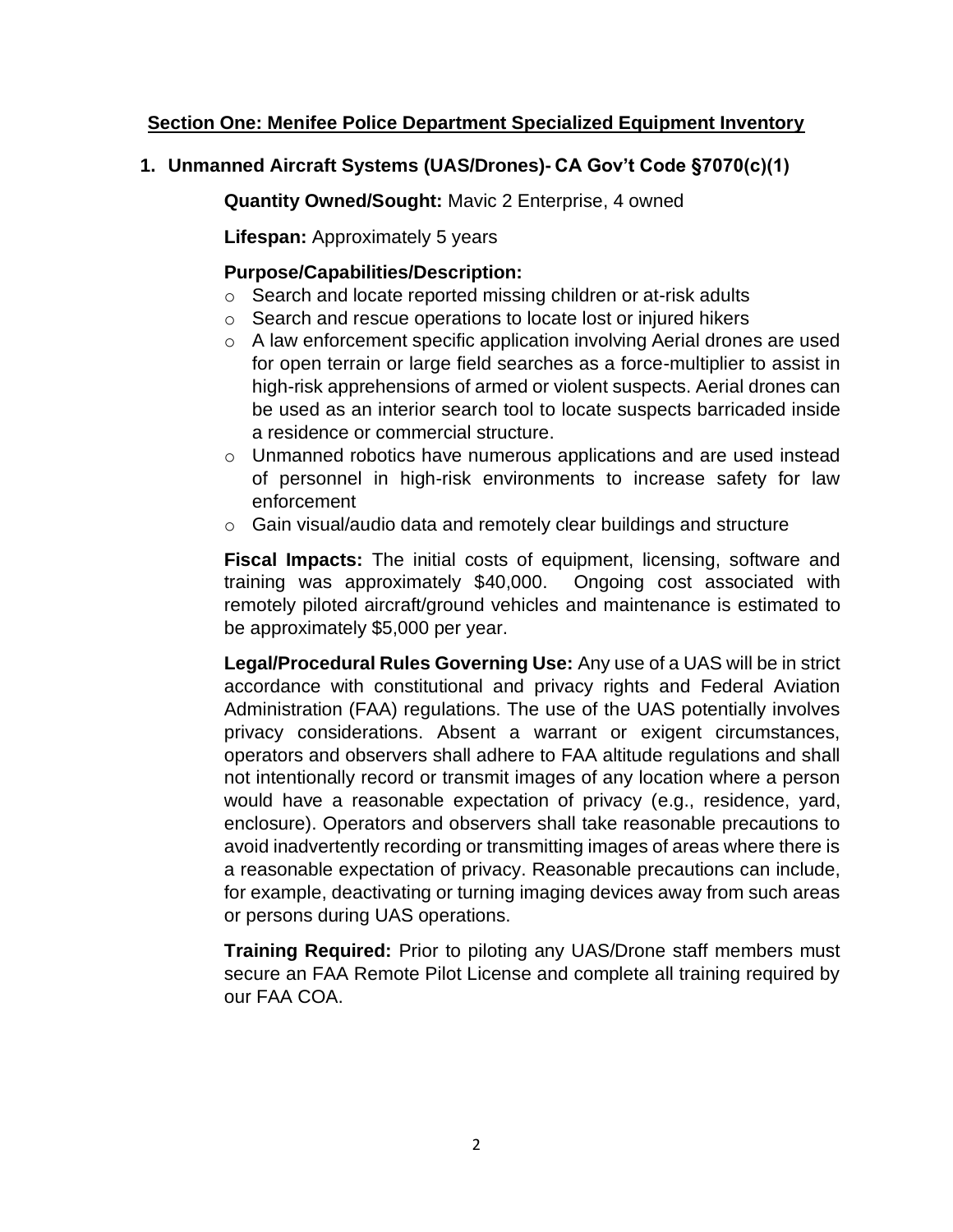# **2. Unmanned, remotely piloted, powered ground vehicles- CA Gov't Code §7071(c)(5)**

**Quantity Owned/Sought:** 510 Packbot Fastac, 1 owned

**Lifespan:** Approximately 15 years

# **Purpose/Capabilities/Description:**

- o Deliver Crisis Negotiation Phone, open doors, disrupt packages
- o Vehicles are capable of being remotely navigated to provide scene information and intelligence in the form of video and still images transmitted to first responders.
- o Gain visual/audio data and remotely clear buildings and structure
- o Unmanned robotics have numerous applications and are used instead of personnel in high-risk environments to increase safety for law enforcement

**Fiscal Impacts:** None. Equipment obtained free of cost via the 10-33 federal program. Ongoing cost associated with the operation of remotely piloted, powered ground vehicles and maintenance is estimated to be approximately \$200 per year.

**Legal/Procedural Rules Governing Use:** The use of unmanned, remotely piloted, powered ground vehicles potentially involves privacy considerations. Absent a warrant or exigent circumstances, operators and observers shall adhere to all applicable privacy laws and shall not intentionally record or transmit images of any location where a person would have a reasonable expectation of privacy (e.g., residence, yard, enclosure).

**Training Required:** The Southwest Cities SWAT Team provides internal training for staff members prior to allowing them to pilot these vehicles.

#### **3. Armored vehicles with breaching or entry apparatus attachable - CA Gov't Code §7071(c)(2)**

# **Quantity Owned/Sought:** LENCO BEAR-CAT, 1 owned

**Lifespan:** Approximately 25 years

# **Purpose/Capabilities/Description:**

o LENCO Ballistic Engineered Armored Response Counter-Attack Truck (BEAR-CAT). The BEAR-CAT, or rescue vehicles, are primarily used during high-risk tactical enforcement operations, officer rescues, and vehicle borne interventions. Additional deployments are used during criminal unrest and riots. Rescue vehicles provide ballistic safety during containment and apprehension of armed violent suspects.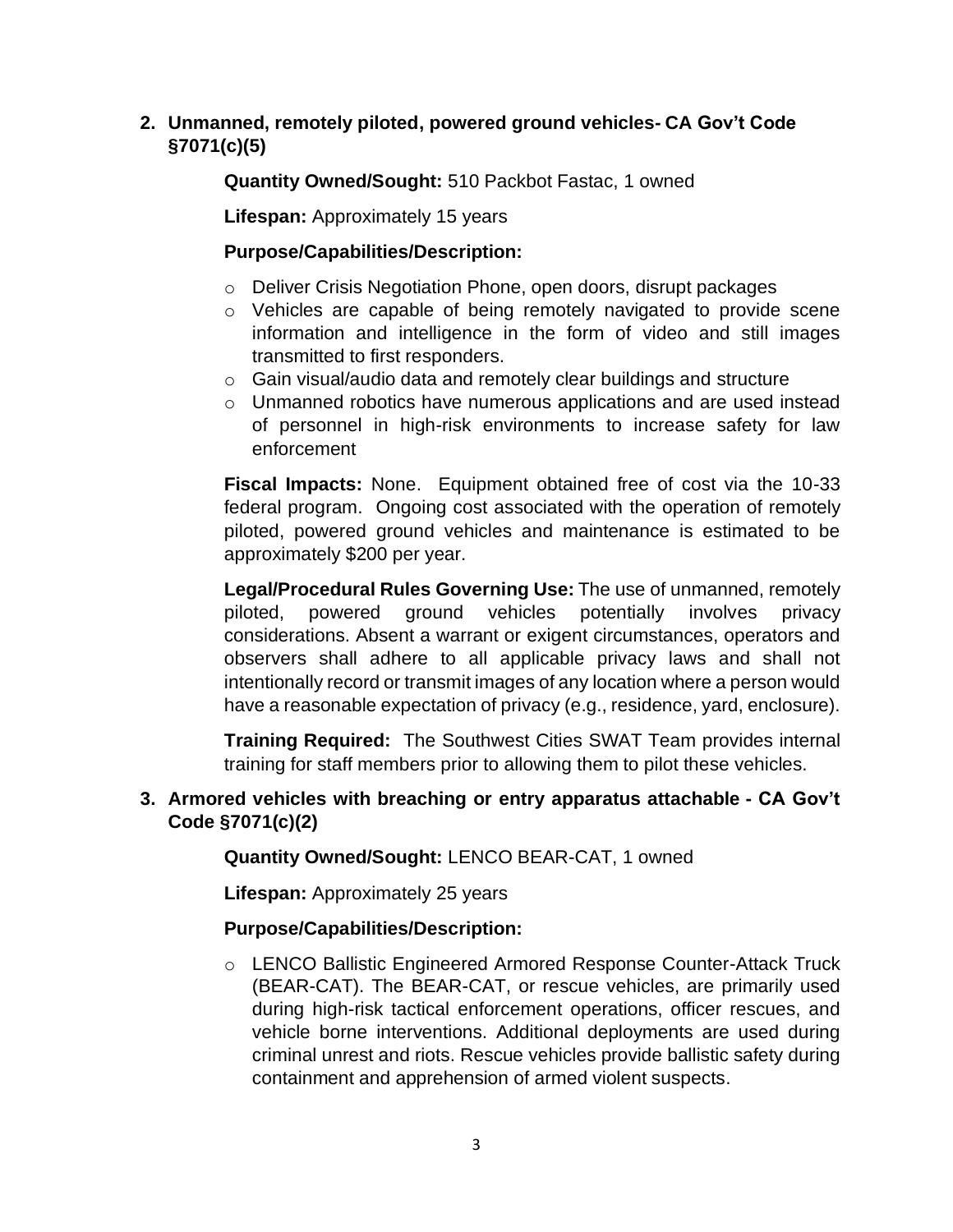- $\circ$  Rescue vehicle for on-campus active shooter incidents to rescue injured victims.
- o 4X4 capability to transport or evacuate victims in floods, fires, or other natural disasters.
- o Rescue vehicles provide numerous safety capabilities for law enforcement, victim rescues, and overall community safety.
- $\circ$  BEAR-CAT vehicles have attachable metal booms that can be used for breaching structures, fences, or ramming objects during high-risk incidents, to include active shooter incidents on school grounds or buildings.

**Fiscal Impacts:** Initial cost \$238,000. Annual maintenance cost approximately \$2,000.

**Legal/Procedural Rules Governing Use**: Use shall be in accordance with California State law regarding the operation of motor vehicles.

**Training Required:** The Southwest Cities SWAT Team provides internal training for staff members prior to allowing them to operate these vehicles. The officers are trained in vehicle operation, equipment use, and driving.

#### **4. Semiautomatic Rifles and Ammunition - CA Gov't Code §7071(c)(9) - defined under PC 30510 & PC 30515**

**Quantity Owned/Sought:** Smith & Wesson M&P, 78 owned

**Lifespan:** Approximately 15 years

# **Purpose/Capabilities/Description:**

- o The Smith & Wesson M&P semiautomatic rifle can fire a 5.56mm projectile bullet.
- o Inventory includes AR-15 style rifles that function at semi-automatic capability.
- o Increased accuracy and precision at long-range distance to address a threat, if present and feasible.
- o Currently used by most law enforcement agencies across the nation.
- $\circ$  Officers may deploy the patrol rifle in any circumstance where the officer can articulate a reasonable expectation that the rifle may be needed.

**Fiscal Impacts:** The initial cost of AR-15 style rifles are approximately \$1,000-\$1,200 each. The ongoing costs for ammunition will vary and maintenance is conducted by departmental staff.

**Legal/Procedural Rules Governing Use:** All applicable State, Federal and Local laws governing police use of force. Various Menifee Police Department Policies on Use of Force and Firearms.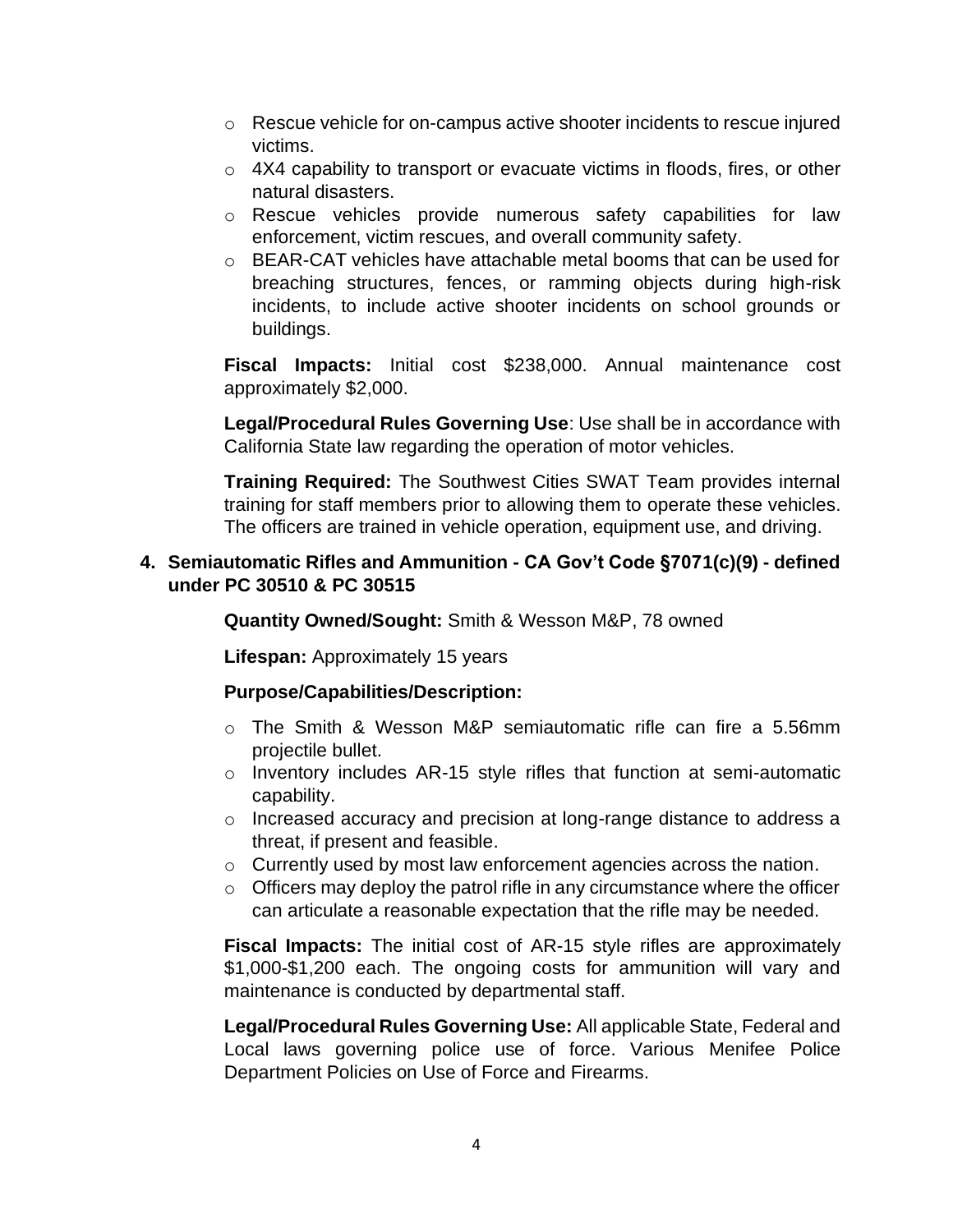**Training Required:** Officers must successfully complete a CA POST certified 24-hour patrol rifle course as well as regular department firearms training and qualifications as required by law and policy.

# **5. Diversionary Devices - CA Gov't Code §7071(c)(12)**

**Quantity Owned/Sought:** DEFTECH Low Roll, 30 owned

**Lifespan:** 5 years

#### **Purpose/Capabilities/Description:**

- o Light Sound Diversionary Device (LSDD- "Flashbangs") are used to minimize risk to all parties through the temporary distraction or disorientation of armed and violent suspects that pose significant danger to law enforcement personnel and community.
- o The effects of the LSDD reduce a suspect's reactionary capabilities and allow for momentary disorientation which creates a tactical advantage. LSDD is a hand delivered device and generally deployed on the exterior of structures
- o Provides a humane fright to aggressive dogs that pose a threat to law enforcement personnel
- o A diversionary device is ideal for distracting dangerous suspects during assaults, hostage rescue, room entry or other high-risk arrest situations.

**Fiscal Impact:** Initial cost per item \$68.00. No annual maintenance cost.

**Legal/Procedural Rules Governing Use:** Menifee Police Department Policy is to utilize diversionary devices only for official law enforcement purposes and pursuant to State and Federal law regarding use of force.

**Training Required:** The Southwest Cities SWAT Team provides internal training by POST certified instructors for staff members prior to allowing them to use any of these items.

# **6. Chemical Agents and Smoke canisters - CA Gov't Code §7071(c)(12)**

**Quantity Owned/Sought:** DEFTECH OC & Smoke Canisters, 110 owned

**Lifespan:** 5 years

#### **Purpose/Capabilities/Description:**

- o To limit the escalation of conflict where employment of lethal force is prohibited or undesirable.
- o Chemical agents are deployed through various means to include hand delivery and weapon launchable, such as pepper ball. Munitions are 40mm caliber, shotgun ferret rounds or canister shotgun launched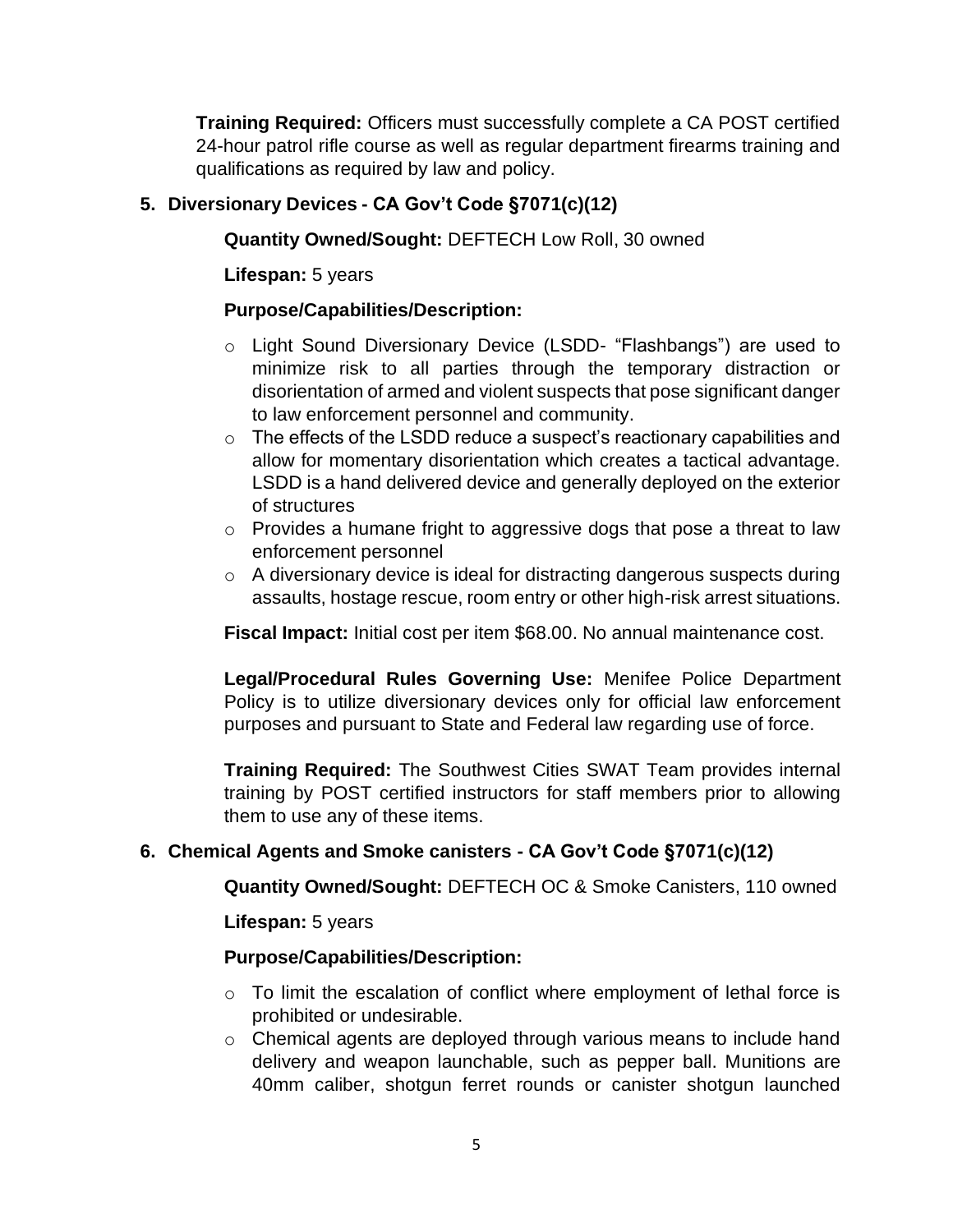ordinance. Hand delivered chemical agents are placed in metal burn boxes to reduce fire hazards

o May be used for dangerous and/or combative subjects, riot/crowd control and civil unrest incidents, circumstances where a tactical advantage may be gained, potentially viscous animals, training exercises or approved demonstrations, circumstances where a tactical advantage can be obtained.

**Fiscal Impact:** Initial cost per item \$50. No annual maintenance cost.

**Legal/Procedural Rules Governing Use:** Menifee Police Department policy is to utilize chemical agents only for official law enforcement purposes and pursuant to State and Federal law regarding use of force.

**Training Required:** Southwest Cities SWAT team less than lethal and chemical agent instructors, provide internal POST certified training for staff members prior to allowing them to utilize chemical agent canisters.

# **7. 40mm Less Than Lethal Launchers and Kinetic Energy Munition - CA Gov't Code §7071(c)(10)**

**Quantity Owned/Sought:** Defense Technology 40mm LMTS single launcher, 4 owned, 10 sought

**Lifespan:** Approximately 15 years

# **Purpose/Capabilities/Description:**

- o The 40mm less than lethal Launchers and Kinetic Energy Munitions are intended for use as a less than lethal use of force option.
- o Less than lethal 40mm launchers and rubber projectile munitions are configured for high and low energy impact. Munitions have the additional benefit as a barrier round for breaking vehicle and residential glass so that chemical munitions can be deployed.
- $\circ$  40mm less than lethal launchers have been effective in disarming violent suspects, armed suspects, and subjects who are suicidal with minimal injury and risk to the person, law enforcement or the public.
- o 40mm less than lethal launchers are light weight, versatile and used worldwide by police and corrections officers.
- o The 40MM launcher family of products is available in single-shot, springadvance multi, and pump-advance multi-versions.

**Fiscal Impacts:** The initial cost of each 40mm launcher was \$1,200. The ongoing costs for munitions will vary and maintenance is conducted by departmental staff.

**Legal/Procedural Rules Governing Use:** Menifee Police Department policy is to utilize less than lethal launchers and kinetic energy munitions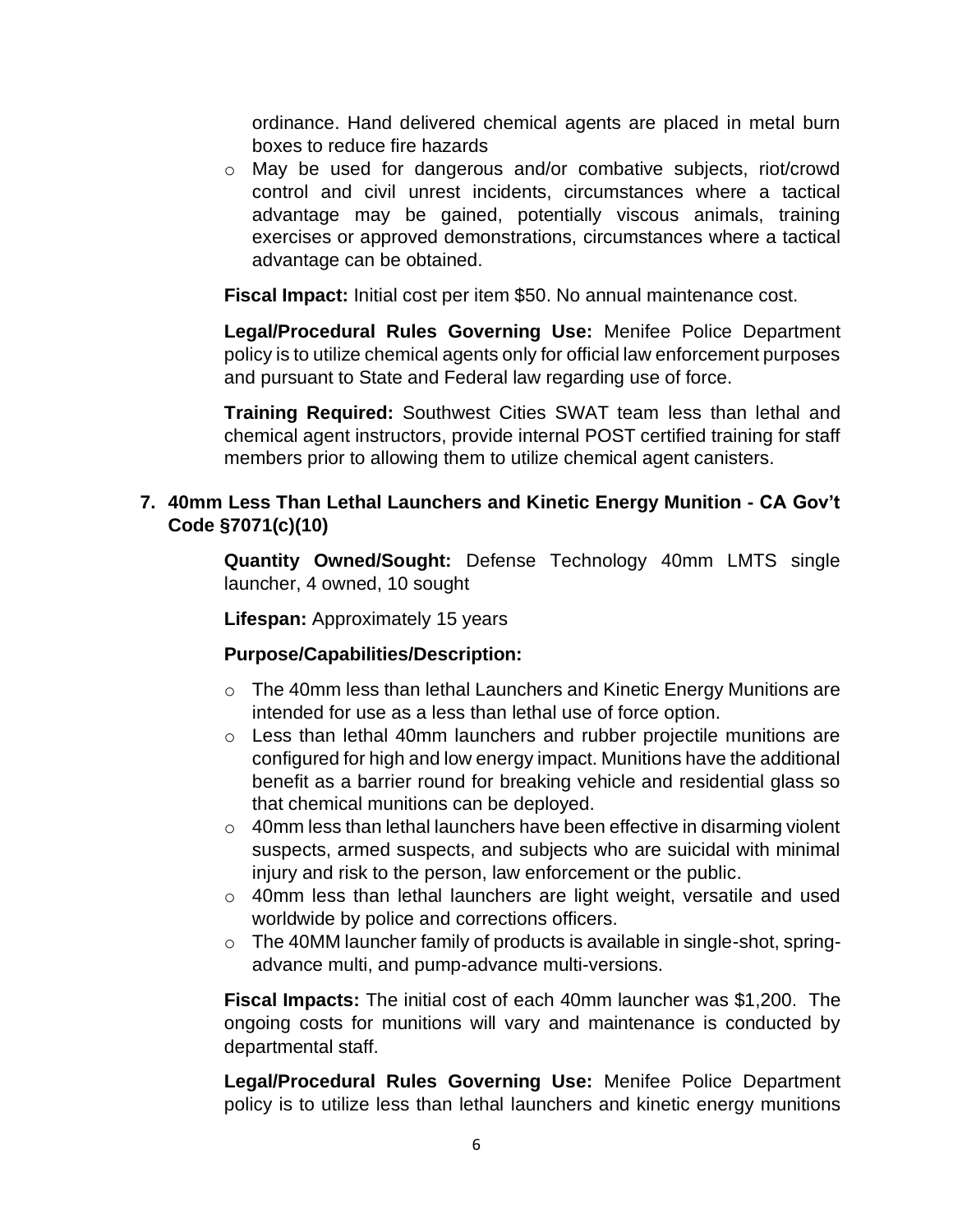only for official law enforcement purposes and pursuant to State and Federal law regarding use of force.

**Training Required:** Officers must complete a POST certified 40mm course, as well as regular training and qualifications as required by law and policy. Various Menifee Police Department policies on Use of Force and Crowd Control.

# **8. Less Than Lethal bean bag launchers (shotguns) - CA Gov't Code §7071(c)(10)**

**Quantity Owned/Sought:** 12-gauge Remington 870 shotguns, 15 owned

**Lifespan:** 25 years

#### **Purpose/Capabilities/Description:**

- o To limit the escalation of conflict where employment of lethal force is prohibited or undesirable.
- $\circ$  Less than lethal bean bags are deployed through a marked, blue colored easily identifiable less than lethal shotgun. The bean bag is a small led pellet filled munition made of high-density cloth. The bean bag is the predecessor to the 40mm less than lethal launcher, having similar benefits as other less than lethal platforms

**Authorized Use:** Situations for use of the less than lethal weapon systems may include, but are not limited to: Self-destructive, dangerous and/or combative individuals, riot/crowd control and civil unrest incidents, circumstances where a tactical advantage can be obtained, potentially vicious animals.

**Fiscal Impact:** The initial cost of each 12-gauge Remington 870 shotgun is approximately \$435.00. Annual maintenance is approximately \$50 for each shotgun

**Legal/Procedural Rules Governing Use:** Menifee Police Department personnel utilize the less lethal shotgun only for official law enforcement purposes, and pursuant to State and Federal law, including those regarding the use of force

**Training Required:** All officers are trained in the 12 gauge less than lethal shotgun, as a less than lethal option, by POST certified in-service and police academy training.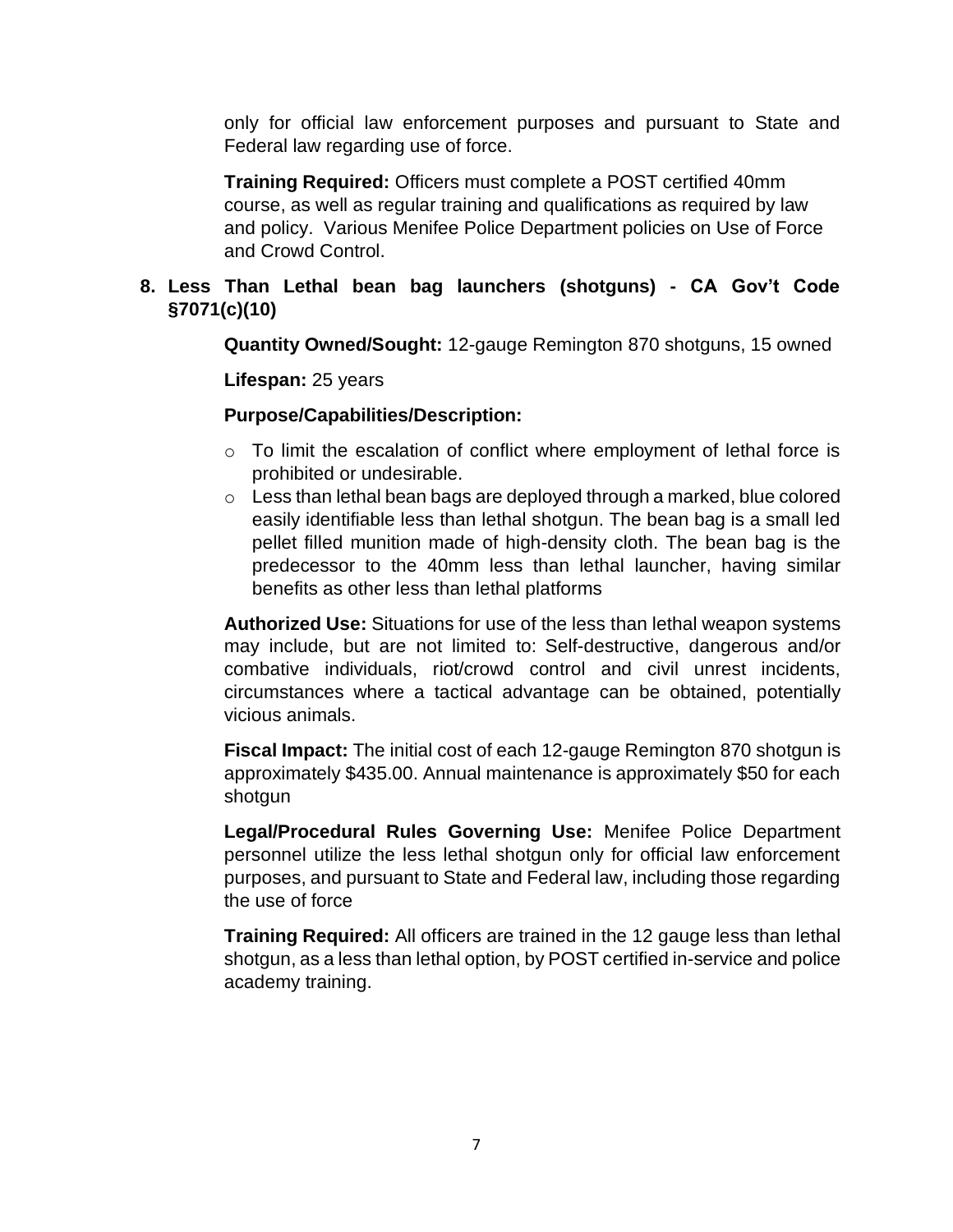**Section Two: Specialized Equipment Inventory known to be owned and/or utilized by law enforcement agencies with which the Menifee Police Department collaborates with and/or may require assistance from, in a mutual-aid situation for law enforcement services.**

**1. Mine Resistant Ambush Protected Vehicle (MRAP) - CA Gov't Code §7071(c)(2)**

**Quantity Owned/Sought:** None

**Lifespan:** Unknown

**Purpose/Capabilities/Description:** The MRAP is a large ballistic armored rescue vehicle deployed during search warrant services and primarily in open desert areas requiring extreme off-road capability. The MRAP is also used for large parcel outdoor illegal marijuana grow enforcement. Operation requires a Class "B" driver's license. Capable of transporting personnel and equipment while providing them with armored protection from gunfire.

**Fiscal Impacts:** None. Equipment owned, maintained, and operated by another agency.

**Legal/Procedural Rules Governing Use:** The MRAP can be deployed any time tactical operators determine that there is a need to move personnel and/or resources into areas in which they have reason to expect potential armed resistance requiring its protection.

**Training Required:** None, Equipment owned, maintained, and operated by another agency.

# **2. Armored Vehicles with breaching or entry apparatus or water cannon- CA Gov't Code §7071(c)(2)**

**Quantity Owned/Sought:** None

**Lifespan:** Unknown

# **Purpose/Capabilities/Description:**

- o LENCO Ballistic Engineered Armored Response Counter-Attack Trucks (BEARCATS). The BEARCAT's are primarily used during high-risk tactical enforcement operations, officer rescues, and vehicle borne interventions. Additional deployments are used during criminal unrest and riots. Rescue vehicles provide ballistic safety during containment and apprehension of armed violent suspects
- o Rescue vehicle for on-campus active shooter incidents to rescue injured victims
- $\circ$  4X4 capability to transport or evacuate victims in a natural disaster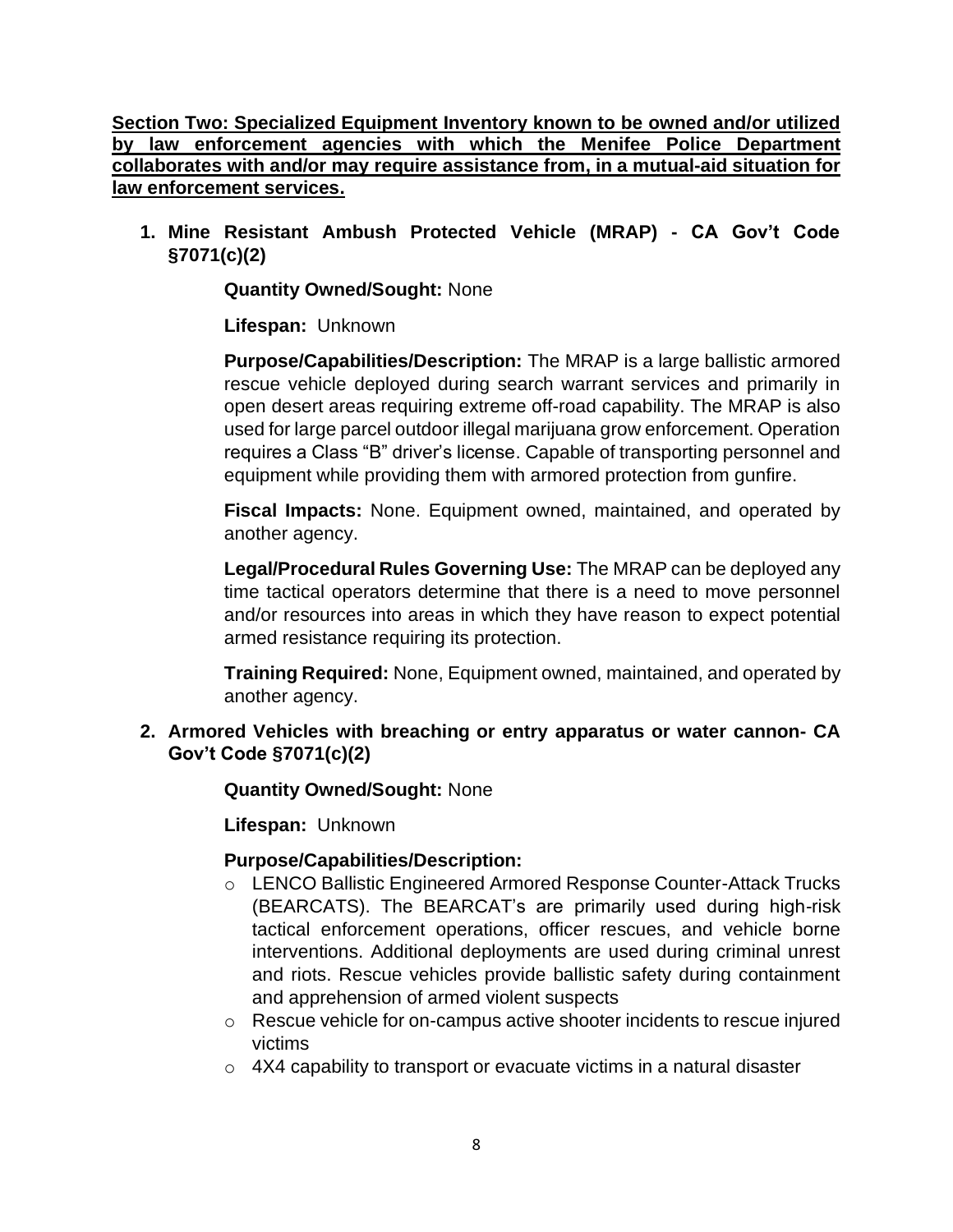- o BOMB-CAT bullet resistant rescue vehicle provisioned with a front mounted Water Cannon. BOMB-CAT use is for tactical operations and explosive ordinance mitigation and fire suppression
- o Rescue vehicles provide numerous safety capabilities for law enforcement, victim rescues, and overall community safety
- $\circ$  TAC-CAT vehicle- A tracked bullet resistant caterpillar tractor driven and deployed during high-risk and tactical operations, with various hydraulic boom attachments including claw, chemical agent dispersal box and ram extension

**Fiscal Impacts:** None. Equipment owned, maintained, and operated by another agency.

**Legal/Procedural Rules Governing Use:** Use shall be in accordance with California State law regarding the operation of motor vehicles.

**Training Required:** None, Equipment owned, maintained, and operated by another agency.

# **3. Long Range Acoustic Device (LRAD) - CA Gov't Code §7071(c)(13)**

#### **Quantity Owned/Sought:** None

**Lifespan:** Unknown

**Purpose/Capabilities/Description:** LRAD is an acoustic hailing device used for emitting amplified public announcements during search warrant services, barricaded suspects, or tactical operations. The loud audible technology ensures broadcasted announcements are loud and clear while offering advantages over less amplified patrol car PA systems. The larger LRAD 1000 system is portable and can be used for criminal unrest and rioting to provide clear dispersal orders for unlawful assembly. LRAD can also be used for any public announcements or safety advisements during natural disasters or evacuations

**Fiscal Impacts:** None. Equipment owned, maintained, and operated by another agency.

**Legal/Procedural Rules Governing Use:** LRADs can only be deployed in accordance with all applicable State, Federal and Local laws governing police use of force, crowd control, etc.

**Training Required:** None, Equipment owned, maintained, and operated by another agency.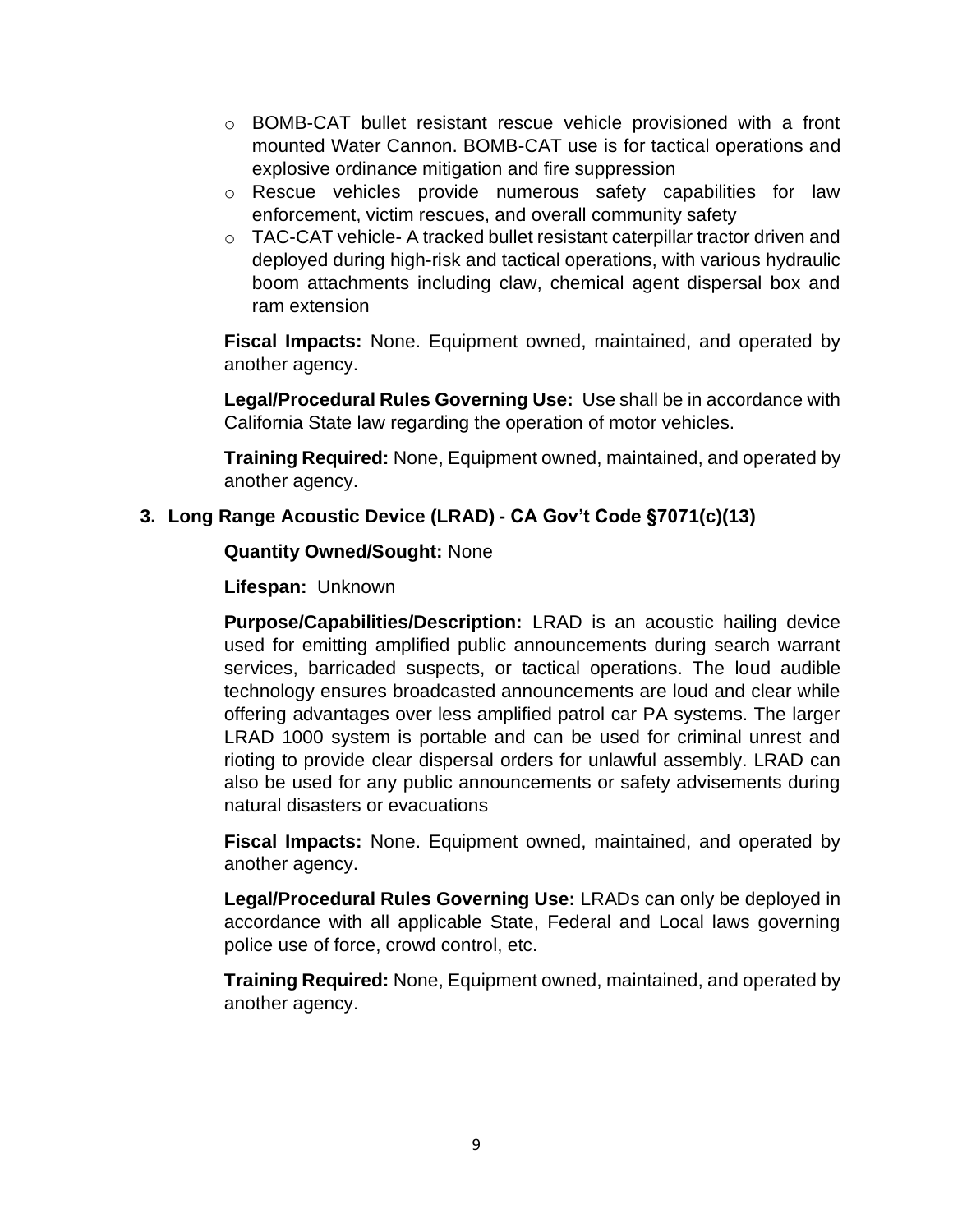#### **4. Explosive breaching tools - CA Gov't Code §7071(c)(12)**

#### **Quantity Owned/Sought:** None

**Lifespan:** Unknown

**Purpose/Capabilities/Description:** Explosive breaching tools are used to breach fortified structures to establish a point of entry. Explosive charges are fashioned to produce little to no fragmentation at the time of detonation. Explosive breaching effectively reduces the time spent overcoming a fortified door or structure. The reduction in time mitigating a hardened structure increasing officer safety and the element of surprise. Blast injuries are reduced by using low yield explosives that mechanically overcome door frames and locking mechanisms. Explosive breaching mandates extensive schooling and certification processes

**Fiscal Impacts:** None. Equipment owned, maintained, and operated by another agency.

**Legal/Procedural Rules Governing Use:** Diversionary devices and explosive breaching tools are only for official law enforcement purposes and pursuant to State and Federal law regarding use of force.

**Training Required:** None, Equipment owned, maintained, and operated by another agency.

**5. Non-handheld battering rams, slugs and breaching equipment apparatuses that are explosive in nature - CA Gov't Code §7071(c)(7)**

**Quantity Owned/Sought:** None

**Lifespan:** Unknown

**Purpose/Capabilities/Description:** Explosive breaching tools are used to breach fortified structures to establish a point of entry. Explosive charges are fashioned to produce little to no fragmentation at the time of detonation. Explosive breaching effectively reduces the time spent overcoming a fortified door or structure. The reduction in time mitigating a hardened structure increasing officer safety and the element of surprise. Blast injuries are reduced by using low yield explosives that mechanically overcome door frames and locking mechanisms. Explosive breaching mandates extensive schooling and certification processes

**Avon frangible shotgun ammunition is used to breach doors and points of entry on fortified doors or structures.** The rounds are used to impact door hinges, doorknobs, and locks.

**Fiscal Impacts:** None. Equipment owned, maintained, and operated by another agency.